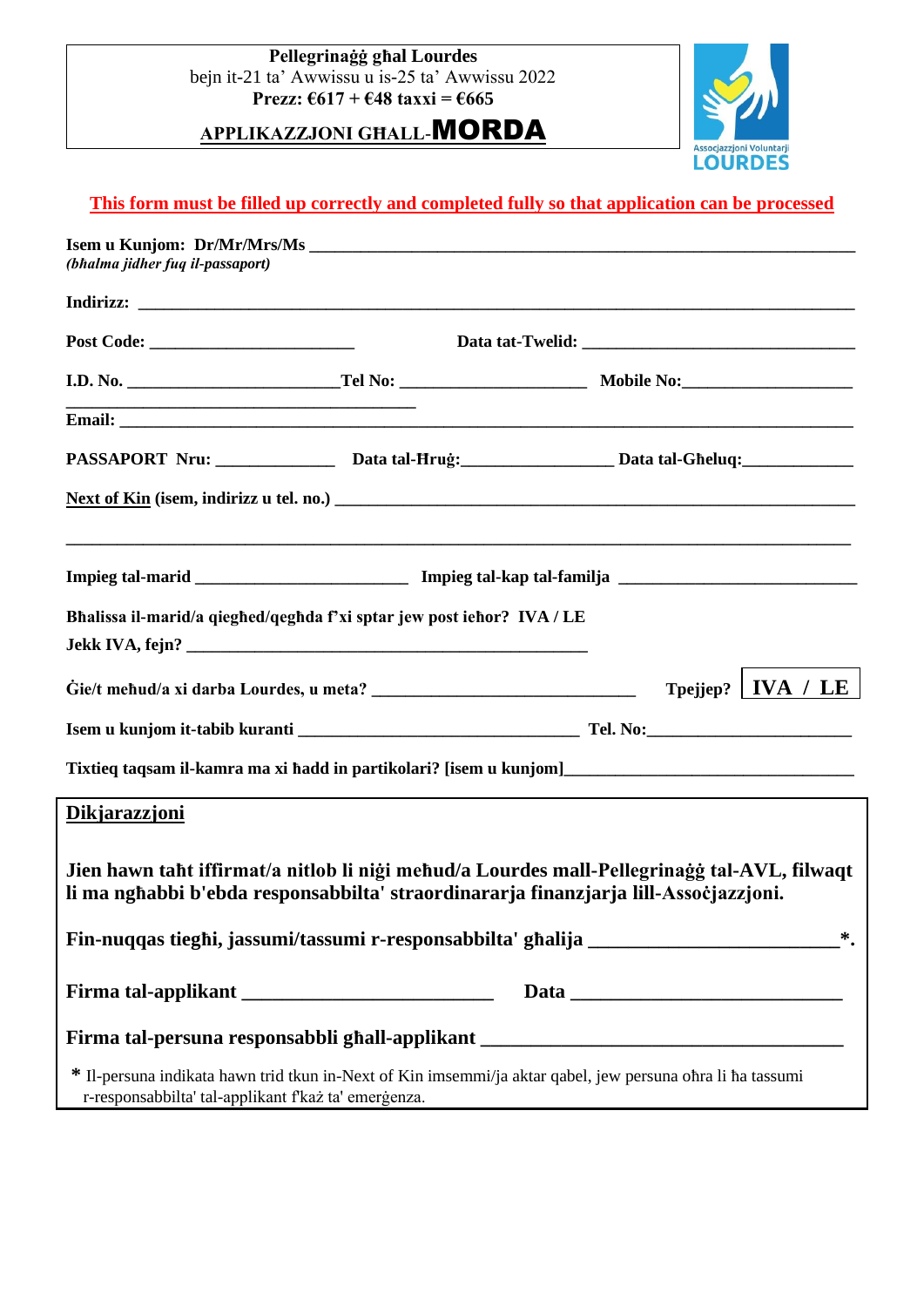# **MEDICAL CERTIFICATE**

The pilgrimage involves air travel. The certifying doctor is kindly required to give all relevant details clearly and legibly and to furnish any other information deemed useful.

| DIAGNOSES:   |                                                                                                                                                                                                               | $1. \underline{\hspace{2.0cm}2. \underline{\hspace{2.0cm}}}$ |  |
|--------------|---------------------------------------------------------------------------------------------------------------------------------------------------------------------------------------------------------------|--------------------------------------------------------------|--|
|              | $\begin{array}{c}\n3.\n\end{array}$                                                                                                                                                                           | $\frac{4}{2}$                                                |  |
|              | HISTORY AND CLINICAL FEATURES (including date of onset, hospital treatment, etc):                                                                                                                             |                                                              |  |
|              |                                                                                                                                                                                                               |                                                              |  |
|              | B.P. __________________(please give reading)                                                                                                                                                                  |                                                              |  |
|              |                                                                                                                                                                                                               |                                                              |  |
| state, etc). | OTHER CONCOMITANT ILLNESSES: (Special reference to general condition, epileptic fits, loss of<br>consciousness, infectious / contagious diseases, heart disease, bronchial asthma, diabetes mellitus, psychic |                                                              |  |
|              | CURRENT TREATMENT (form, dosage, frequency, etc of medications)                                                                                                                                               |                                                              |  |
|              |                                                                                                                                                                                                               |                                                              |  |
|              | Is Patient able to administer own medication?                                                                                                                                                                 | Yes / No                                                     |  |
|              | OTHER REMARKS (including anticipation of any emergency treatment):                                                                                                                                            |                                                              |  |
|              |                                                                                                                                                                                                               |                                                              |  |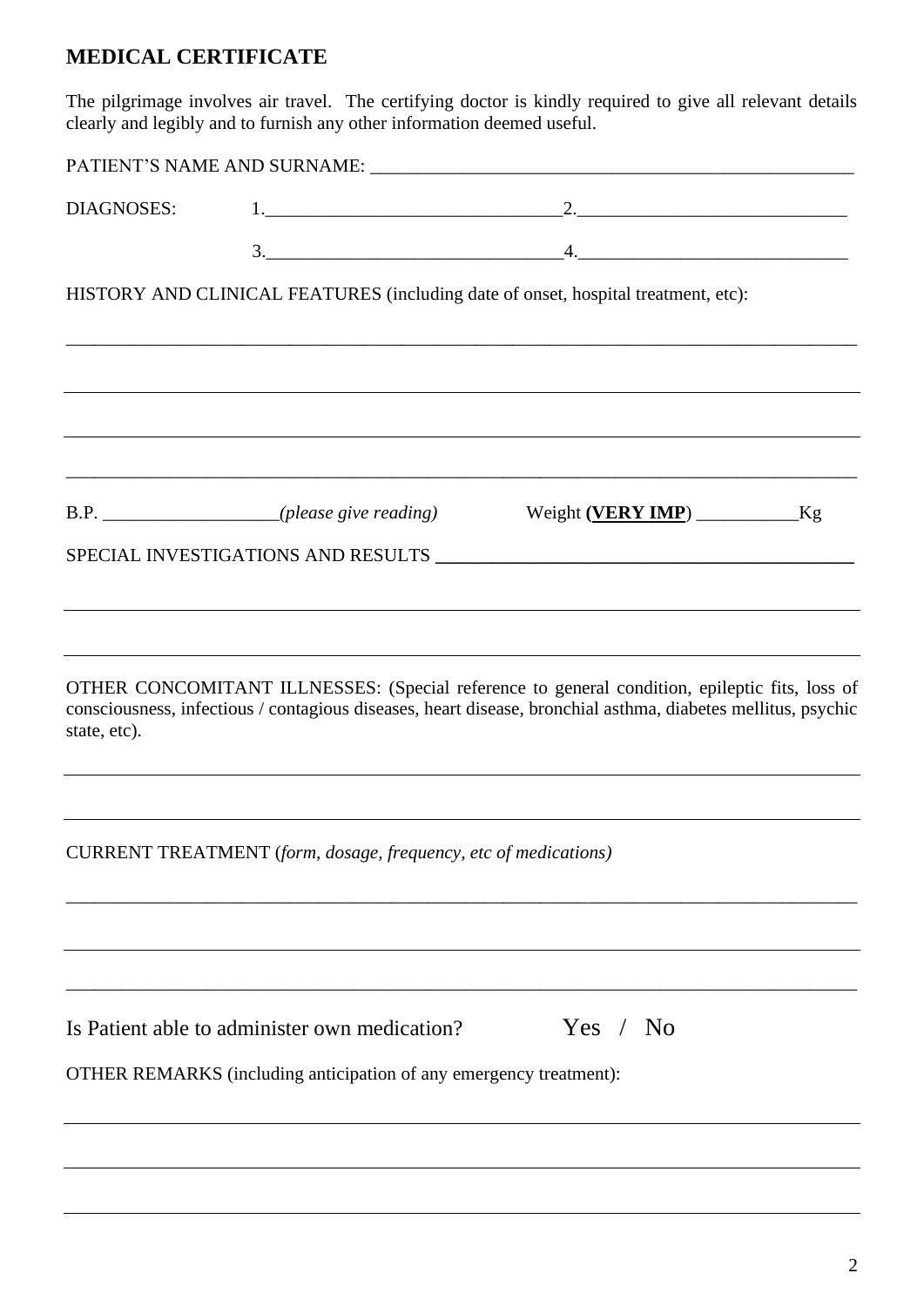### **PHYSICAL FINDINGS AND LIMITATIONS** (put a cross X where applicable)

Cardio – Respiratory Assessment

| <b>Degree</b>     | Nil | Mild | Moderate | <b>Severe</b> |
|-------------------|-----|------|----------|---------------|
| Anaemia           |     |      |          |               |
| Dyspnoea          |     |      |          |               |
| <b>Chest Pain</b> |     |      |          |               |

|                                   | Yes | N <sub>0</sub> |                                      | <b>Yes</b> | N <sub>0</sub> |
|-----------------------------------|-----|----------------|--------------------------------------|------------|----------------|
| Can walk freely without help?     |     |                | Needs special attention/observation? |            |                |
| Limited to walk (Slow-Walker)?    |     |                | Can eat and drink unaided?           |            |                |
| Can climb stairs?                 |     |                | Can dress and undress unaided?       |            |                |
| Needs wheelchair?                 |     |                | Suffers from incontinence            |            |                |
|                                   |     |                | (a) to urine?                        |            |                |
| If yes, owns a folding one?       |     |                | (b) to faeces?                       |            |                |
| Can look after himself / herself? |     |                | Dangerous to self or others?         |            |                |
| Needs a cot or low bed?           |     |                | Can get into bed alone?              |            |                |

Opinion whether patient may undertake above pilgrimage without causing any danger or disturbance to himself / herself or to others.<br> **Suitable / Not Suitable** (cross out one) Suitable / Not Suitable *(cross out one)* 

*(Insert qualifying remarks if applicable or kindly send confidential note to the Doctor i/c at the address in caption and mark "***CONFIDENTIAL"***)***.**

Would patient prefer a Normal / Vegetarian / Fat Free / Diabetic / Gluten Free diet ?

| Would patient need help with Bathing? |  | Yes / No |
|---------------------------------------|--|----------|
|---------------------------------------|--|----------|

OTHER REMARKS (including any other special requirements and/or special meals)

| Signature of Doctor |  |
|---------------------|--|
|                     |  |
|                     |  |
|                     |  |
|                     |  |

**STAMP:**